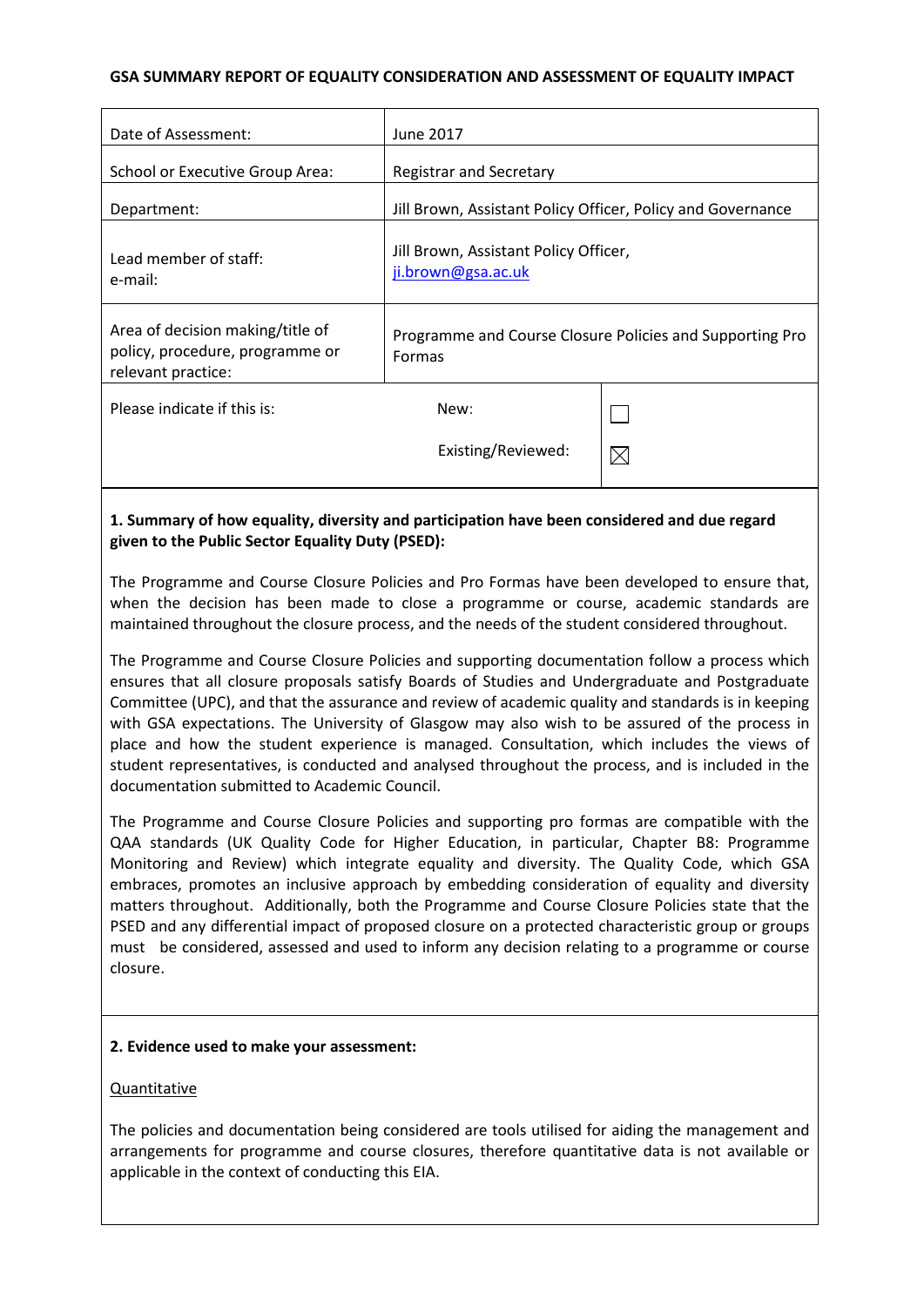# **Qualitative**

Systematic analysis of copies of the:

- Course Closure Policy and supporting pro forma;
- Programme Closure Policy and supporting pro forma.

The Programme and Course Closure Policies require that QAA standards are met when proposing a closure and that any differential impact on protected characteristic groups are taken into account in decision making; however, explicit confirmation of this is not currently requested in the supporting pro formas. Aligning with the QAA may not be enough to ensure that all issues have been considered and any negative impact mitigated before the decision to close a programme or course is made.

# Anecdotal

When the MDES in Animation was closed in 2014, the Programme Closure Policy was followed and the relevant pro forma completed, confirming that all students had completed the programme – with the option to repeat, if required – upon its closure. It confirmed that Academic Services (now Policy and Governance and Academic Registry) were consulted during the process to ensure that the Quality Code and academic quality and standards were adhered to throughout. As well as being consulted about the closure of this programme, students were consulted regarding the new programme that was being developed. This demonstrates that the needs of students were taken into account and no differential impact on any protected characteristic group was evidenced. This is practice which should be systematically applied in the future.

The Closure Policies were developed in 2013 and have been utilised once for the closure of the programme identified above; therefore further anecdotal information and evidence of consultation is not available.

# **3. Outline any positive or negative impacts you have identified:**

No evidence of negative impact has been identified however there is potential to promote positive impact in relation to the following:

- Significant consultation with staff and students is a requirement throughout the process, with potential for equality or diversity issues to be raised, addressed and shared with other areas in order to mitigate any potential for negative impact as a consequence of closure and better deliver the PSED across academic provision. While consultation with student cohorts is positive, this process may not be inclusive (some groups may be excluded or not make their needs known). The policies and pro forma should be revised to confirm that *all* students affected should be consulted.
- The current Pro Formas for both Programme and Course Closure, though they adhere to the QAA Quality Code, do not explicitly require the diversity and equality implications of a closure to be considered. An explicit requirement that due regard to the Public Sector Equality Duty (PSED) must be given would bring increased awareness of the differential impacts that a closure may have on all students regardless of protected characteristic.
- The Programme Closure Policy references that *Programme Leaders should assess the possible impact and take into account the diversity of protected characteristics and of prior educational experience;* however, there is not currently an explicit requirement for an EIA to be evidenced when completing a pro forma. If the policy was revised to include this it would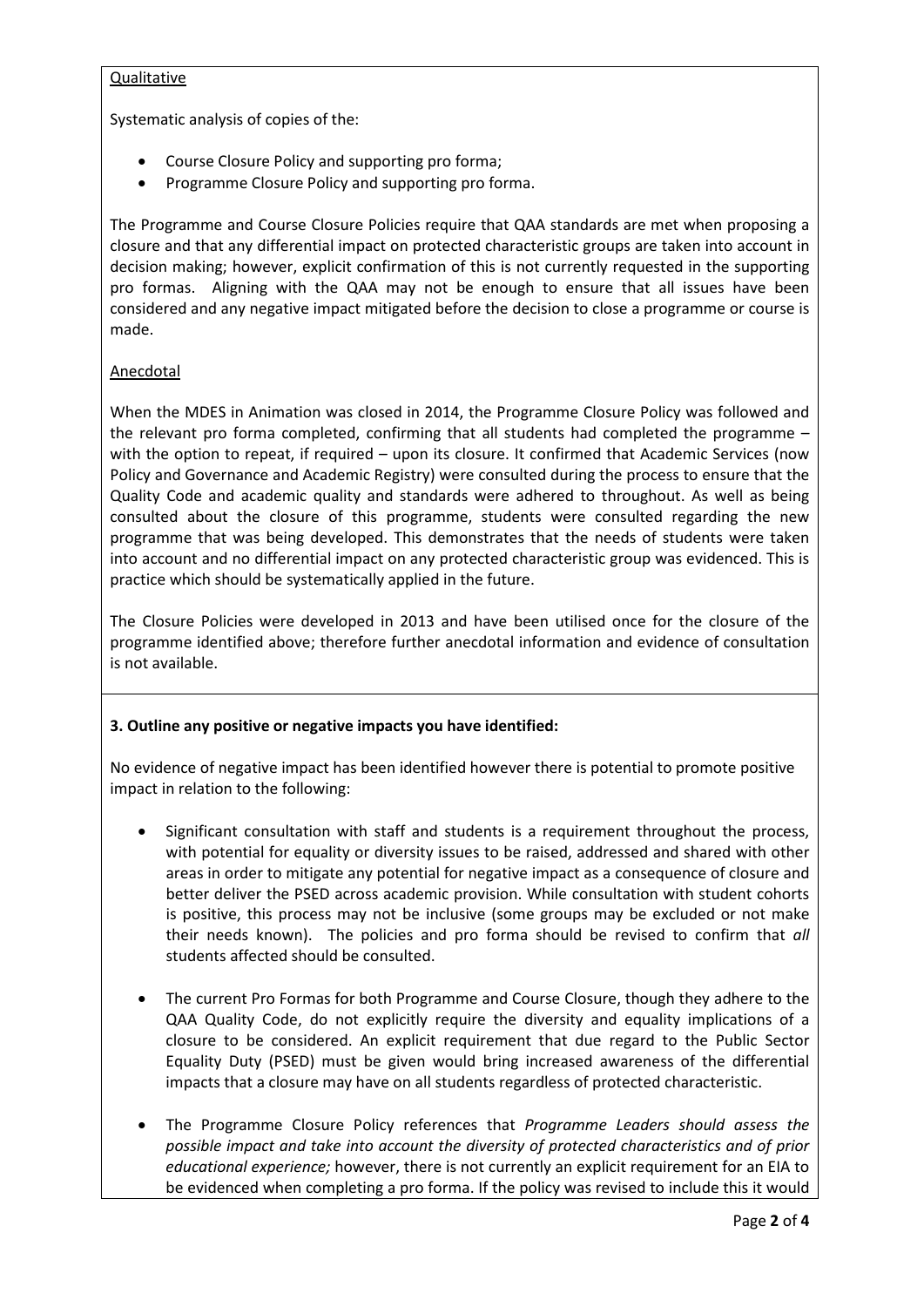offer the opportunity to identify any adverse impact on persons with protected characteristics and for measures to be put in place to remedy or mitigate any identified effects, offering the opportunity for a positive impact for all students

There is potential when closing a course or programme, that it may disadvantage some students, if elements of that programme or course are particularly accessible, relevant or engaged with the experience or representation of identity groups related to protected characteristics. This may arise in the context of course or programme closure and the requirement to conduct and report the outcomes of an EIA would ensure that this possibility and its mitigation is a consideration in decision making with regard to closure.

| <b>Action</b>                                                                                                                                                                                                                                                                                                                                                                                                                    | <b>Equality Impact</b>                                                                                                                                                    | Person                                                                                                       | <b>Time frame</b>                                     |
|----------------------------------------------------------------------------------------------------------------------------------------------------------------------------------------------------------------------------------------------------------------------------------------------------------------------------------------------------------------------------------------------------------------------------------|---------------------------------------------------------------------------------------------------------------------------------------------------------------------------|--------------------------------------------------------------------------------------------------------------|-------------------------------------------------------|
|                                                                                                                                                                                                                                                                                                                                                                                                                                  |                                                                                                                                                                           | responsible                                                                                                  |                                                       |
| For both Programme Closure and<br>Course Closure Policies, a statement<br>should be added to ensure that the<br>requirements of the Public Sector<br>Equality Duty (PSED) are being<br>implemented and considered in the<br>application of the process.                                                                                                                                                                          | This will promote<br>the mainstreaming<br>of equality and<br>diversity within the<br>decision making<br>process for course<br>and programme<br>closures.                  | Policy and<br>Governance to<br>update the<br>Programme and<br>Course Closure<br>Policies.                    | <b>June 2017</b><br>Complete, subject to<br>approval. |
| For Programme Closure, a statement<br>should be added to the policy to<br>explicitly state that due regard to the<br>PSED must be demonstrated and an<br><b>Equality Impact Assessment</b><br>undertaken when submitting a<br>proposal for closure to Executive<br>Group. A question should also be<br>added to the Programme Closure pro<br>forma to confirm that the EIA has<br>been completed and its outcomes<br>considered. | This will ensure<br>that any impact on<br>equality or<br>diversity is<br>identified before<br>any key decisions<br>are made and<br>inform the decision<br>making process. | Policy and<br>Governance to<br>update the<br>Programme<br>Closure Policy and<br>pro forma to<br>reflect this | <b>June 2017</b><br>Complete, subject to<br>approval  |
| For Course Closure, a question should<br>be added to the pro forma requiring<br>confirmation that an EIA has been<br>undertaken for the programme to<br>which the course relates, and its<br>outcomes considered in line with the<br>requirements of PSED.                                                                                                                                                                       | This will promote<br>the mainstreaming<br>of equality within<br>the decision<br>making process for<br>course closures.                                                    | Policy and<br>Governance to<br>update the Course<br>Closure Pro forma.                                       | June 2017<br>Complete, subject to<br>approval.        |
| The Programme Amendments and<br><b>Course Approval and Amendment</b><br>Group (PACAAG) remit to be updated<br>to reflect that course closure<br>documentation is considered by this<br>group.                                                                                                                                                                                                                                    | Having this<br>documentation<br>scrutinised at<br>PACAAG will<br>inform academic<br>standards and<br>ensure that<br>equality impact is<br>considered.                     | Policy and<br>Governance to<br>update the<br>PACAAG Remit                                                    | August 2017<br>Complete, subject to<br>approval.      |
| For both Programme and Course                                                                                                                                                                                                                                                                                                                                                                                                    | This will assist in                                                                                                                                                       | Policy and                                                                                                   | <b>June 2017</b>                                      |

# **4. Actions you have taken or planned as a result of your findings:**